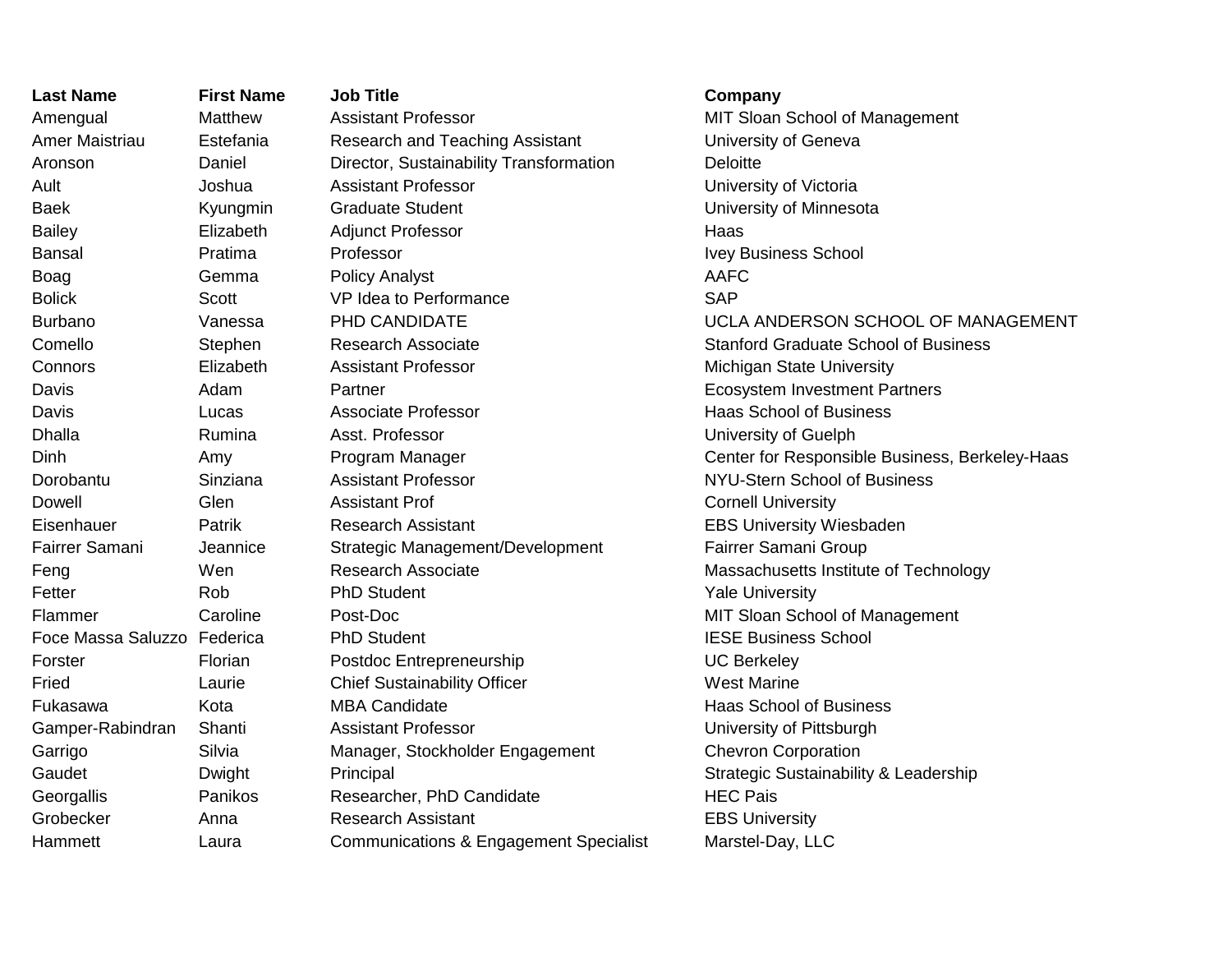| Haney          | Aoife Brophy   | <b>PhD Candidate</b>                            | Judge Business School, University of Cambridge       |  |
|----------------|----------------|-------------------------------------------------|------------------------------------------------------|--|
| <b>Hawkins</b> | Neil C.        | Vice President Global EH&S and Sustainability   | <b>DOW</b>                                           |  |
| Hawn           | Olga           | <b>PhD Candidate</b>                            | <b>Duke University</b>                               |  |
| Herz           | Erika          | <b>Managing Director</b>                        | <b>ARCS</b>                                          |  |
| Hewes          | Will           | <b>MBA Candidate</b>                            | Haas School of Business                              |  |
| <b>Hiscox</b>  | Michael        | Professor                                       | <b>Harvard University</b>                            |  |
| Hoff           | Karen          | Senior Membership Research Analyst              | Boston College Center for Corporate Citizenship      |  |
| Hong           | <b>Bryan</b>   | <b>Assistant Professor</b>                      | Richard Ivey School of Business, Western University  |  |
| Humiston       | Glenda         | <b>State Director</b>                           | <b>USDA Rural Development</b>                        |  |
| Ioannou        | Ioannis        | Assis. Professor of Strategy & Entrepreneurship | <b>London Business School</b>                        |  |
| Islegen        | Ozge           | <b>Assistant Professor</b>                      | Northwestern University Kellogg School of Management |  |
| Jay            | Jason          | Lecturer                                        | MIT Sloan School of Management                       |  |
| Jung           | Su             | Director of Digital Marketing                   | M <sub>19</sub>                                      |  |
| Kalkanci       | <b>Basak</b>   | <b>Postdoctoral Researcher</b>                  | Massachusetts Institute of Technology                |  |
| Kaye           | Amelia Forrest | <b>MBA Student</b>                              | <b>Haas School of Business</b>                       |  |
| Kayser         | Susan          | <b>PhD Candidate</b>                            | <b>Indiana University</b>                            |  |
| King           | Andrew         | Professor                                       | <b>Tuck School of Business</b>                       |  |
| Kobori         | Michael        | Vice-President, Sustainability                  | Levi Strauss & co.                                   |  |
| Koehler        | Dinah          | Senior Research Manager                         | Deloitte                                             |  |
| Koslowski      | Thomas         | <b>PhD Student</b>                              | University of Freiburg                               |  |
| Kothari        | Chirag         | <b>Student</b>                                  | U.C. Berkeley                                        |  |
| Kourula        | Arno           | <b>Assistant Professor</b>                      | University of Amsterdam                              |  |
| Kusumi         | Noriko         | PhD student                                     | <b>UC Berkeley</b>                                   |  |
| Lapointe       | Vincent        | <b>PhD Candidate</b>                            | Aix Marseille University - GREQAM                    |  |
| Lau            | Serene         | <b>Healthcare Consultant</b>                    | <b>Triage Consulting Group</b>                       |  |
| Laughland      | Pamela         | <b>Managing Director</b>                        | <b>Network for Business Sustainability</b>           |  |
| Lee            | Mark           | <b>Executive Director</b>                       | SustainAbility                                       |  |
| Lenox          | Michael        | Professor                                       | University of Virginia                               |  |
| Liang          | Marina         | Student                                         | <b>UC Berkeley</b>                                   |  |
| Lopez          | Luis Miguel    | <b>MBA Student</b>                              | <b>Haas School of Business</b>                       |  |
| Low            | Glen           | Principal                                       | <b>Blu Skye</b>                                      |  |
| Luo            | xiaowei rose   | associate professor                             | <b>INSEAD</b>                                        |  |
| Lyon           | Thomas         | Professor                                       | University of Michigan                               |  |
| Mackness       | Jo             | <b>Executive Director</b>                       | Center for Responsible Business, Berkeley-Haas       |  |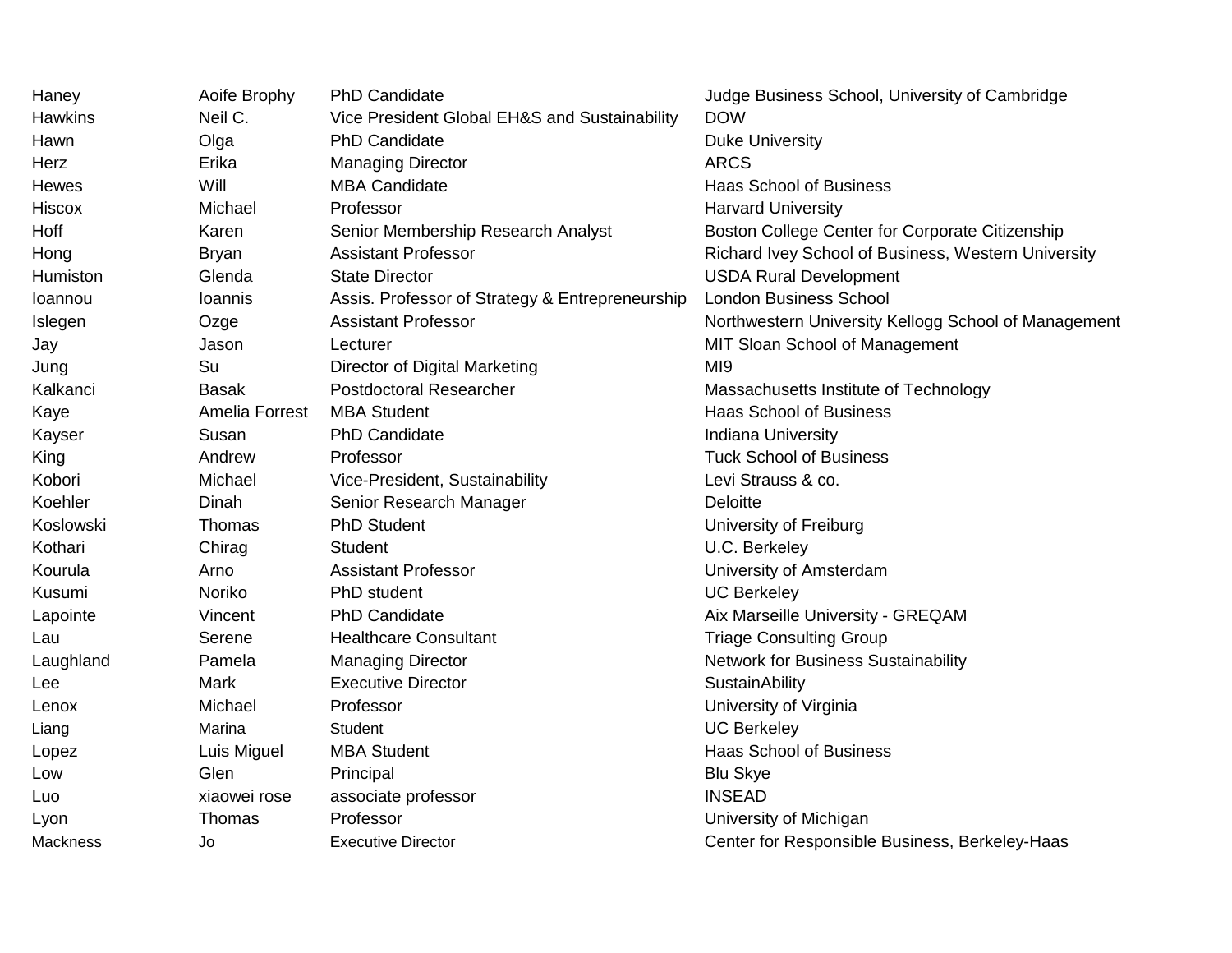| Mankikar         | Divya        | <b>Vice President</b>                                                        | Trucost                                                           |  |
|------------------|--------------|------------------------------------------------------------------------------|-------------------------------------------------------------------|--|
| <b>Marques</b>   | Jose Carlos  | <b>PhD Candidate</b>                                                         | <b>McGill University</b>                                          |  |
| Maxwell          | <b>John</b>  | Professor                                                                    | Kelley School of Business, Indiana University                     |  |
| <b>McCaffrey</b> | Sara Jane    | <b>Assistant Professor</b>                                                   | Franklin & Marshall College                                       |  |
| McElhaney        | Kellie       | <b>Faculty Director</b>                                                      | Center for Responsible Business, Berkeley-Haas                    |  |
| Merli            | roberto      | <b>Assistant Professor</b>                                                   | Department of Business Studies - Roma Tre University              |  |
| <b>Morris</b>    | James        | <b>Associate Director</b>                                                    | GlobeScan                                                         |  |
| Murthy           | Nilesh       | Director, Professional Services                                              | Synygy                                                            |  |
| Olsen            | Christina    | Project Manager & grad student                                               | EcoSmart & Harvard                                                |  |
| O'Rourke         | Dara         | <b>Associate Professor</b>                                                   | UC Berkeley & GoodGuide                                           |  |
| Orts             | Eric         | Professor                                                                    | Wharton/IGEL                                                      |  |
| Palmiotto        | Patricia     | <b>Executive Director</b>                                                    | Center for Business&Society, Tuck School of Business at Dartmouth |  |
| <b>PANDEY</b>    | <b>VIVEK</b> | <b>Graduate Student</b>                                                      | Michigan State University                                         |  |
| Patnaik          | Sanjay       | Visiting Lecturer and Senior Fellow                                          | The Wharton School                                                |  |
| Pauwelyn         | Fanny        | Associate                                                                    | <b>Stanford Graduate School of Business</b>                       |  |
| <b>PRADO</b>     | ANDREA       | Professor                                                                    | <b>INCAE</b>                                                      |  |
| Prickett         | Glenn        | <b>Chief External Affairs Officer</b>                                        | The Nature Conservancy                                            |  |
| Qian             | Linda        | <b>CSR Communications</b>                                                    | Intel Corporation                                                 |  |
| Raffety          | Ryan         | <b>PhD Candidate</b>                                                         | <b>Western University</b>                                         |  |
| Reder            | Libby        | Consultant                                                                   | Independent                                                       |  |
| Reichelstein     | Stefan       | Professor                                                                    | <b>Stanford University</b>                                        |  |
| Romero Hernandez | Omar         | Lecturer                                                                     | Center for Responsible Business, Berkeley-Haas                    |  |
| Rosen            | Christine    | <b>Associate Professor</b>                                                   | <b>Haas School of Business</b>                                    |  |
| Rudzinski        | Kyle         | <b>MBA Candidate</b>                                                         | <b>Haas School of Business</b>                                    |  |
| Sahoo            | Anshuman     | Ph.D. Candidate                                                              | <b>Stanford University</b>                                        |  |
| Scott            | Aisling      | <b>PhD Student</b>                                                           | <b>Haas School of Business</b>                                    |  |
| Scott            | Cynthia      | <b>Core Faculty</b>                                                          | Presidio Graduate School                                          |  |
| Senge            | Peter        | <b>Sr Lecturer</b>                                                           | MIT Sloan School of Management                                    |  |
| Shiran           | Yonathan     | <b>Student</b>                                                               | <b>Haas School of Business</b>                                    |  |
| Short            | Jodi         | Associate Professor of Law                                                   | <b>UC Hastings Law</b>                                            |  |
| Simmons          | Diana        | <b>Director New Product Commercialization</b>                                | Clif Bar & Company                                                |  |
| Simpson          | Kathy        | <b>Business Integration Manager</b>                                          | <b>Nike</b>                                                       |  |
| Skrzyniarz       | KoAnn        | CEO/Founder                                                                  | Sustainable Life Media/ Sustainable Brands                        |  |
| Sterman          | John         | Professor of System Dynamics and Engineering SMIT Sloan School of Management |                                                                   |  |